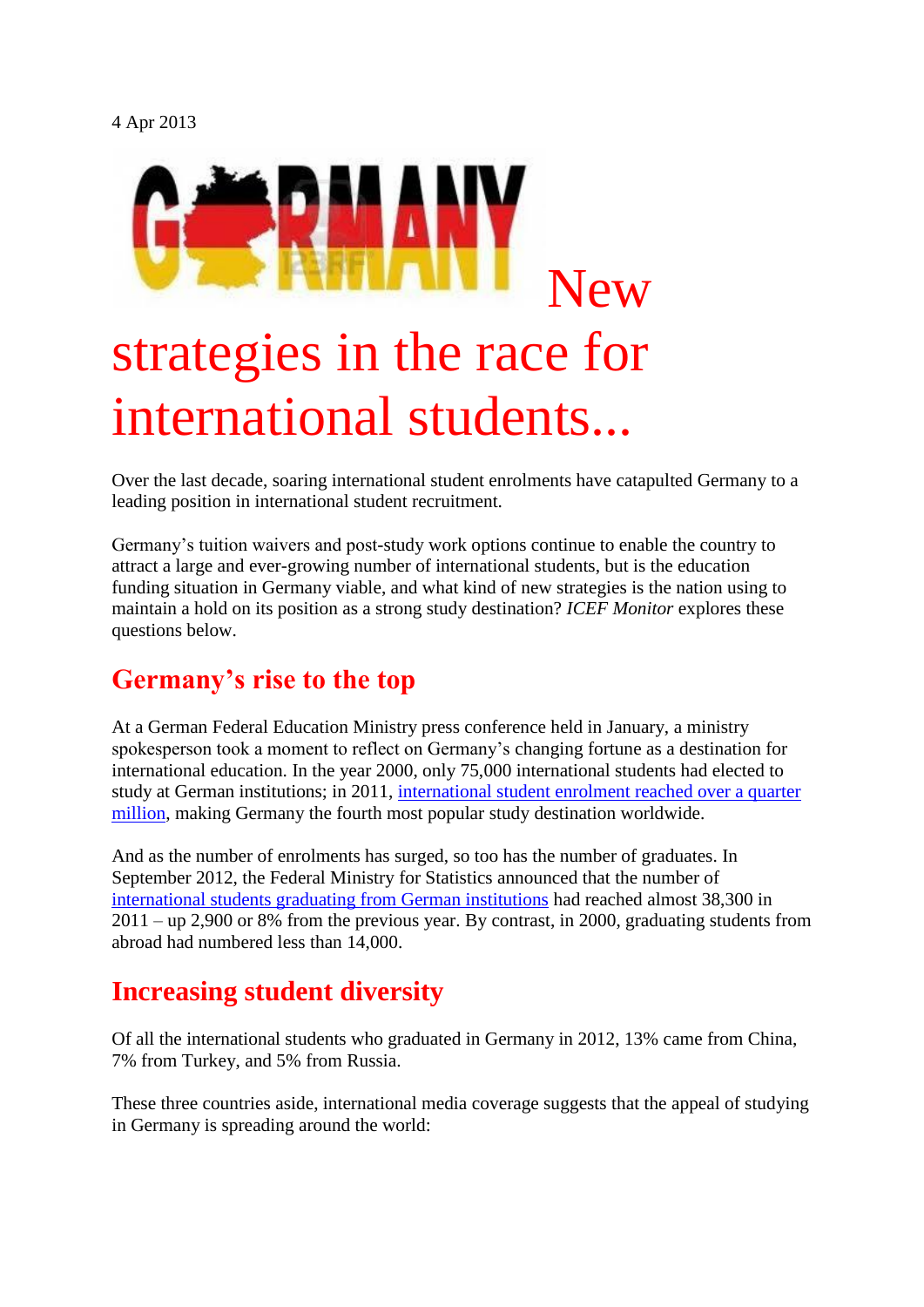- In February of last year, *ICEF Monitor* reported that [more and more Indian students](http://monitor.icef.com/2012/02/indian-enrolments-soar-in-germany/) are choosing to pursue their studies in Germany. Additionally, the German Ambassador to India has announced [a goal](http://www.scienceguide.nl/201302/merkel%E2%80%99s-quest-for-indian-talent.aspx) that by 2017, one million Indian students would have learned, at least, basic German.
- Due to the instability of some economies in Europe, Germany is rising in esteem as a [path to more secure employment.](http://monitor.icef.com/2012/08/eurozone-crisis-boosting-student-mobility-in-the-south/)
- This past January, journalists from the UK's *Telegraph* investigated a [growing](http://www.telegraph.co.uk/education/universityeducation/9790250/Why-British-students-are-heading-to-Germany.html)  [tendency among British students](http://www.telegraph.co.uk/education/universityeducation/9790250/Why-British-students-are-heading-to-Germany.html) to enrol at German institutions.

#### **Why international students choose Germany**

In a recent article that probed the reasons [why Chinese youth chose to study in Germany,](http://www.dw.de/chinese-students-search-for-opportunity-in-germany/a-16136167) the *Deutsche Welle* learned that many students from China would have preferred to study elsewhere, but settled for Germany. The German Academic Exchange Service (DAAD), reached [similar conclusions](http://www.tagesspiegel.de/wissen/auslaendische-studierende-viele-wuerden-gerne-ein-paar-jahre-indeutschland-arbeiten/6911326.html) in a summer 2012 poll of 6,000 international students from non-EU countries.

Classic destinations such as the US or UK will always top an international student's choice, however, low or no tuition fees has often been cited as one of the reasons for Germany's appeal, as well as [post-study work rights for foreign students.](http://monitor.icef.com/2012/05/germany-eases-post-study-work-and-immigration-legislation-for-foreign-students/) The German government is eager to attract immigrants to the country to offset a shortage of skilled labour, and its implementation of the EU Blue Card scheme introduced last summer has met with immediate success.

### **Early success for Blue Card in Germany**

Similar to the US's Green Card, the [EU Blue Card](http://www.apply.eu/BlueCard/) "is designed to make Europe a more attractive destination for highly educated persons from outside the European Union. All 27 EU member states, except the UK, Denmark and Ireland, participate in the EU Blue Card scheme."

According to the business magazine *[Wirtschafts Woche](http://www.wiwo.de/politik/deutschland/ueberraschungsstart-4126-blue-cards-fuer-hoch-qualifizierte-zuwanderer/7791164.html)*, in the first six months since it was introduced, the card has already been issued to 4,126 applicants, far outstripping the 3,600 cards that the government had expected to issue in the first year. The top four origin countries for card recipients are India, China, Russia and the US.

Many of the applicants had previously graduated from German higher education institutions, thus the card serves as a clear student pathway to employment.

### **How viable is free tuition?**

As mentioned, [tuition costs](http://monitor.icef.com/2013/02/international-tuition-trends-reflect-competitive-nature-of-todays-recruitment-environment/) factor heavily in student decision making, and Germany's fee waivers do well to pull in students from all shores, but is it sustainable?

In the last few years, an unexpected [surge in domestic undergraduate applications](http://www.spiegel.de/unispiegel/studium/hochschulrekord-deutschland-hat-mehr-als-2-2-millionen-studenten-a-785795.html) has swamped Germany's higher education institutions. This situation has been exacerbated by the [implementation of the Bologna process;](http://www.timeshighereducation.co.uk/story.asp?sectioncode=26&storycode=421091&c=1) as German institutions introduce mandatory attendance at lectures and a tighter schedule of examinations, many have discovered that they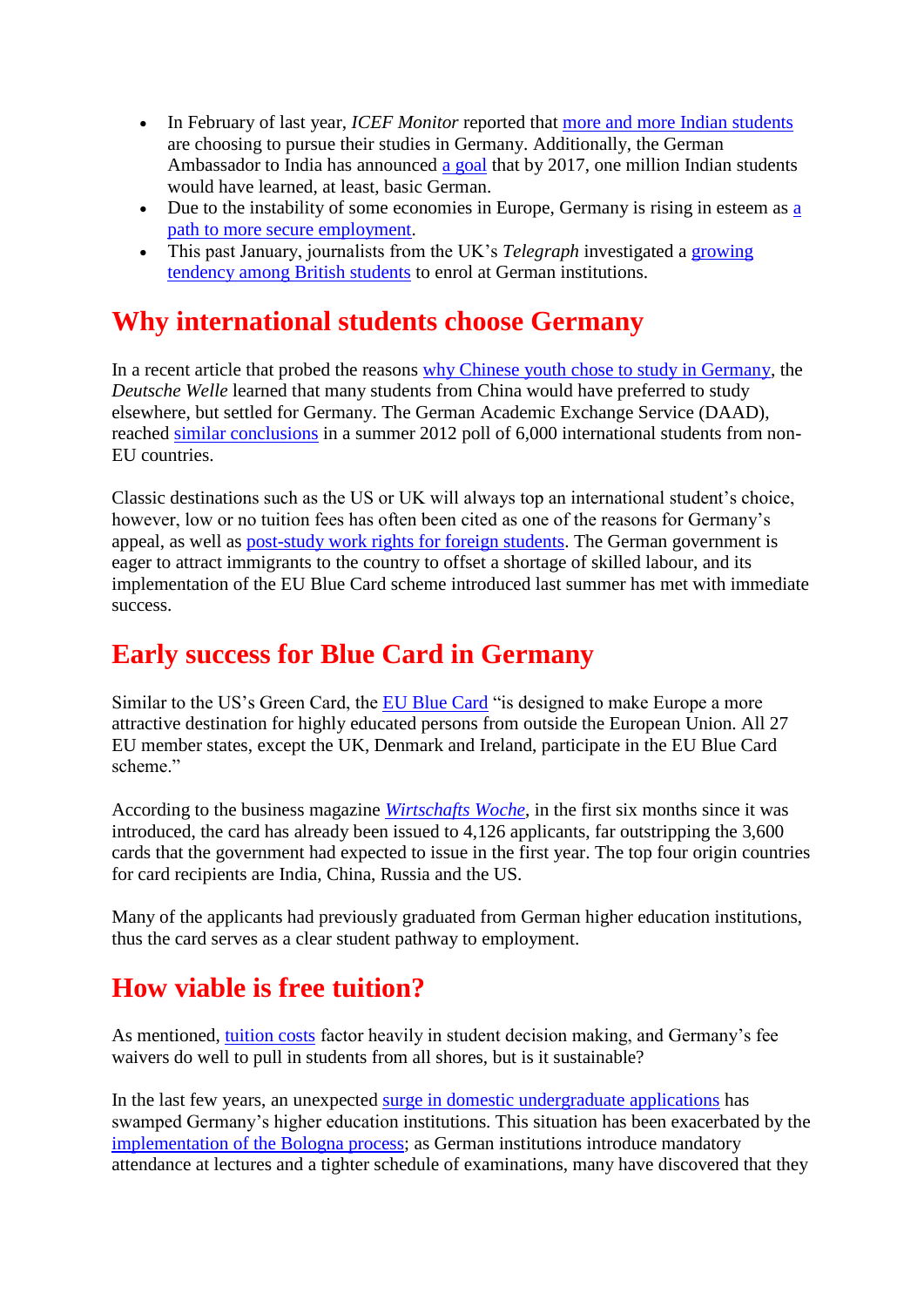lack the facilities and the staff to accommodate the current student population (nevermind the incoming classes), a problem that went unnoticed under the more relaxed provisions of the previous system.

According to a *Spiegel* [summary](http://www.spiegel.de/international/germany/press-review-on-bologna-process-education-reforms-a-850185.html) of commentators, these conditions have created a desperate need for additional funding; however, due to the country's political structure, regular funding for education is the exclusive responsibility of the state governments, which are already unable to cover the costs of current enrolment levels.

Recent attempts to restore regular funding from the Federal government [have failed,](http://bildungsklick.de/a/86741/kooperationsverbot-bleibt-im-grundgesetz/) and Germany's new Minister of Education Johanna Wanka has signalled that she is not willing to accept the [demands of opposition parties.](http://www.spiegel.de/unispiegel/studium/bildungsministerin-wankas-plaene-zu-kooperationsverbot-und-bafoeg-a-884780.html)

In the meantime, Germany's leadership has attempted to fill the gap with temporary injections of funds, the so-called ["Higher Education Pact 2020."](http://www.bmbf.de/de/6142.php) However, these funds, which were intended to last until 2015, are expected to run out by the [summer of 2014.](http://www.zeit.de/2012/07/B-Interview-Theresia-Bauer)

# **The DAAD's "Strategy 2020"**

Even if Germany can continue to afford to subsidise tuition in the future, the country will have to further develop its internationalisation strategies in order to remain an attractive destination.

According to an estimate by the DAAD, Germany needs to attract 350,000 international students by 2020 merely to retain its current position.

To achieve that goal, the DAAD recently adopted a new strategic plan for the next decade. The plan, titled ["Strategy 2020,"](https://www.daad.de/portrait/presse/pressemitteilungen/2013/23109.en.html) consists of several measures aimed to improve Germany's position as a centre of learning and research, including:

- Scholarships for the best German and international students;
- The development of programmes that will help German universities raise their profile internationally;
- Improvement and expansion of the DAAD's network of branch offices, information centres, and German studies language assistants around the world;
- Educating staff to increase understanding about foreign cultures and education systems to help build international partnerships.

### **Transnational partnerships to promote German higher education**

The first of these measures, which aims to support international collaboration, was launched in February. [According to the DAAD,](https://www.daad.de/portrait/presse/pressemitteilungen/2013/22981.en.html)

"German higher education institutions can receive up to EUR 250,000 per year from a new DAAD programme aimed at strengthening their international profile. A first selection round has produced 21 projects which will be funded for a maximum of four years.